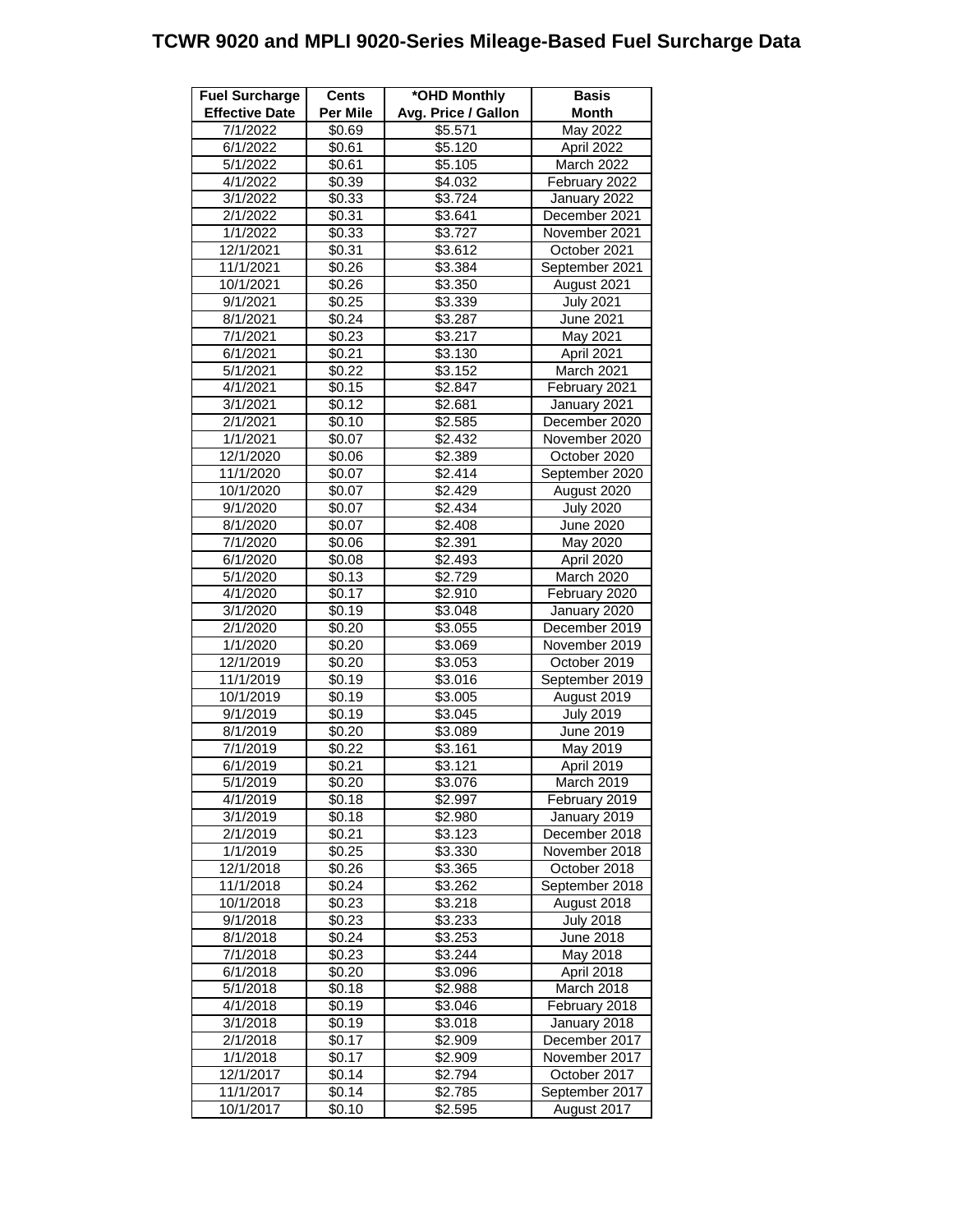| 9/1/2017  | \$0.08             | \$2.469             | <b>July 2017</b>  |
|-----------|--------------------|---------------------|-------------------|
| 8/1/2017  | \$0.09             | \$2.511             | June 2017         |
| 7/1/2017  | \$0.10             | \$2.560             | May 2017          |
| 6/1/2017  | \$0.10             | \$2.583             | April 2017        |
| 5/1/2017  | \$0.10             | \$2.554             | March 2017        |
| 4/1/2017  | \$0.10             | \$2.568             | February 2017     |
| 3/1/2017  | \$0.10             | \$2.580             | January 2017      |
| 2/1/2017  | \$0.09             | \$2.510             | December 2016     |
| 1/1/2017  | \$0.07             | \$2.439             | November 2016     |
| 12/1/2016 | \$0.08             | \$2.454             | October 2016      |
| 11/1/2016 | \$0.06             | \$2.394             | September 2016    |
| 10/1/2016 | \$0.06             | \$2.351             | August 2016       |
| 9/1/2016  | \$0.07             | \$2.405             | <b>July 2016</b>  |
| 8/1/2016  | \$0.07             | $\overline{$}2.423$ | June 2016         |
| 7/1/2016  | \$0.05             | \$2.315             | May 2016          |
| 6/1/2016  | \$0.00             | \$2.152             | April 2016        |
| 5/1/2016  | \$0.00             | \$2.090             | March 2016        |
| 4/1/2016  | \$0.00             | \$1.998             | February 2016     |
| 3/1/2016  | \$0.00             | \$2.143             | January 2016      |
| 2/1/2016  | \$0.05             | \$2.309             | December 2015     |
| 1/1/2016  | \$0.08             | \$2.467             | November 2015     |
| 12/1/2015 | \$0.09             | \$2.519             | October 2015      |
| 11/1/2015 | \$0.09             | \$2.505             | September 2015    |
| 10/1/2015 | \$0.10             | \$2.595             | August 2015       |
| 9/1/2015  | \$0.14             | \$2.788             | <b>July 2015</b>  |
| 8/1/2015  | \$0.16             | \$2.873             | June 2015         |
| 7/1/2015  | \$0.16             | \$2.888             | May 2015          |
| 6/1/2015  | \$0.14             | \$2.782             | April 2015        |
| 5/1/2015  | \$0.16             | \$2.897             | March 2015        |
| 4/1/2015  | \$0.16             | \$2.858             | February 2015     |
| 3/1/2015  | \$0.18             | \$2.997             | January 2015      |
| 2/1/2015  | \$0.27             | \$3.411             | December 2014     |
| 1/1/2015  | \$0.31             | \$3.647             | November 2014     |
| 12/1/2014 | \$0.32             | \$3.681             | October 2014      |
| 11/1/2014 | \$0.34             | \$3.792             | September 2014    |
| 10/1/2014 | \$0.35             | $\overline{$}3.838$ | August 2014       |
| 9/1/2014  | \$0.36             | \$3.884             | <b>July 2014</b>  |
| 8/1/2014  | \$0.37             | \$3.906             | June 2014         |
| 7/1/2014  | $\overline{$}0.37$ | $\overline{$}3.936$ | May 2014          |
| 6/1/2014  | \$0.38             | \$3.964             | April 2014        |
| 5/1/2014  | \$0.39             | \$4.000             | March 2014        |
| 4/1/2014  | \$0.38             | \$3.984             | February 2014     |
| 3/1/2014  | \$0.36             | \$3.893             | January 2014      |
| 2/1/2014  | \$0.36             | \$3.881             | December 2013     |
| 1/1/2014  | \$0.35             | \$3.839             | November 2013     |
| 12/1/2013 | \$0.36             | \$3.885             | October 2013      |
| 11/1/2013 | \$0.38             | \$3.960             | September 2013    |
| 10/1/2013 | \$0.37             | \$3.905             | August 2013       |
| 9/1/2013  | \$0.36             | \$3.866             | <b>July 2013</b>  |
| 8/1/2013  | \$0.35             | \$3.84              | June 2013         |
| 7/1/2013  | \$0.36             | \$3.87              | May 2013          |
| 6/1/2013  | \$0.36             | \$3.85              | April 2013        |
| 5/1/2013  | \$0.40             | \$4.07              | <b>March 2013</b> |
| 4/1/2013  | \$0.41             | \$4.11              | February 2013     |
| 3/1/2013  | \$0.37             | \$3.91              | January 2013      |
| 2/1/2013  | \$0.38             | \$3.96              | December 2012     |
| 1/1/2013  | \$0.39             | \$4.00              | November 2012     |
| 12/1/2012 | \$0.40             | \$4.094             | October 2012      |
| 11/1/2012 | \$0.41             | \$4.120             | September 2012    |
| 10/1/2012 | \$0.38             | \$3.983             | August 2012       |
| 9/1/2012  | \$0.33             | \$3.721             | <b>July 2012</b>  |
| 8/1/2012  | \$0.34             | \$3.759             | June 2012         |
| 7/1/2012  | \$0.38             | \$3.979             | May 2012          |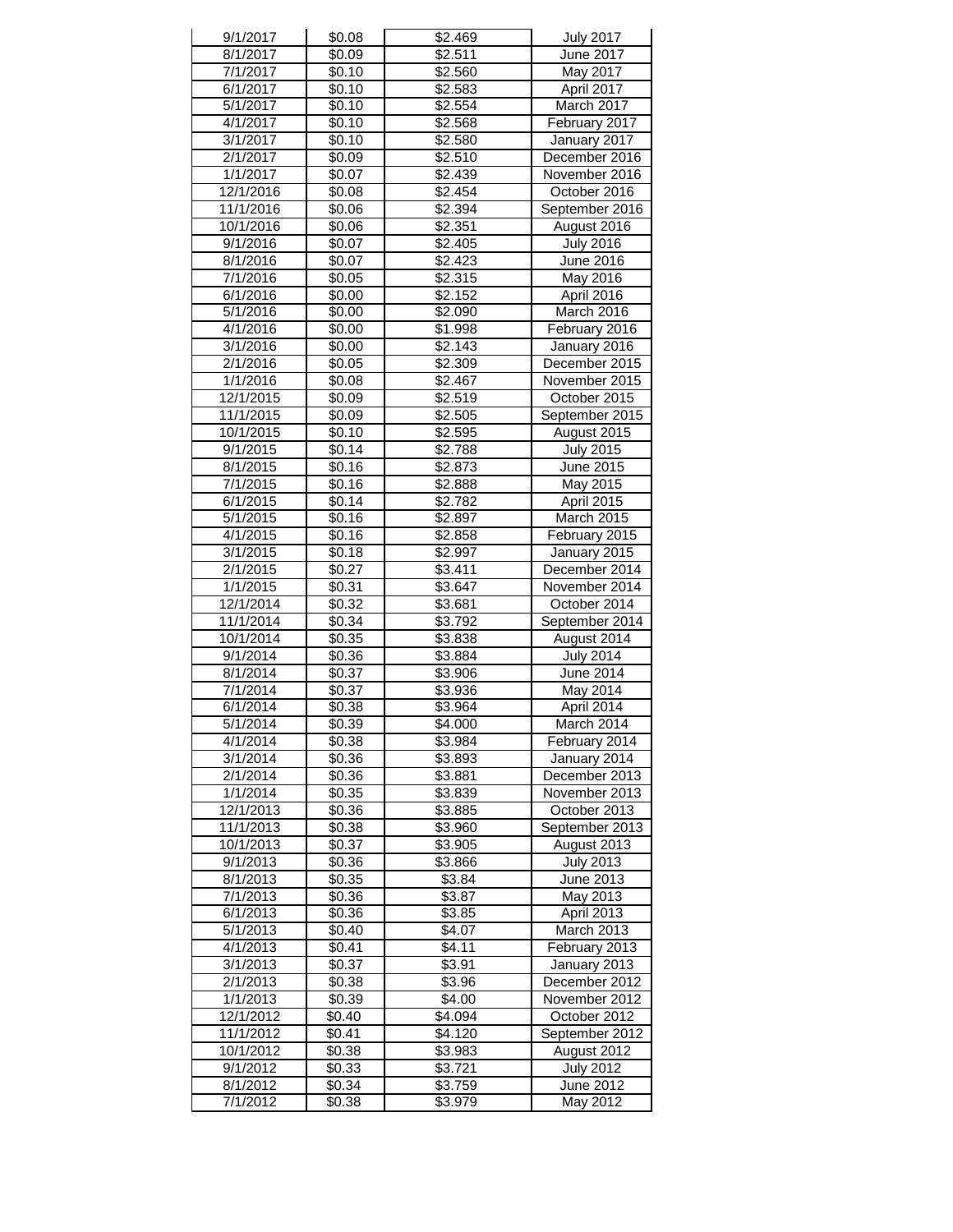| 6/1/2012              | \$0.41                   | \$4.115             | April 2012                  |
|-----------------------|--------------------------|---------------------|-----------------------------|
| 5/1/2012              | \$0.41                   | \$4.127             | March 2012                  |
| 4/1/2012              | \$0.38                   | \$3.953             | February 2012               |
| 3/1/2012              | \$0.35                   | \$3.833             | January 2012                |
| 2/1/2012              | \$0.36                   | \$3.861             | December 2011               |
| 1/1/2012              | \$0.38                   | \$3.962             | November 2011               |
| 12/1/2011             | \$0.34                   | \$3.798             | October 2011                |
| 11/1/2011             | \$0.35                   | $\overline{$}3.837$ | September 2011              |
|                       |                          | \$3.860             |                             |
| 10/1/2011             | \$0.36                   |                     | August 2011                 |
| 9/1/2011              | \$0.37                   | $\overline{$}3.905$ | <b>July 2011</b>            |
| 8/1/2011              | \$0.37                   | \$3.933             | June 2011                   |
| 7/1/2011              | \$0.39                   | \$4.047             | May 2011                    |
| 6/1/2011              | \$0.40                   | $\sqrt{34.064}$     | April 2011                  |
| 5/1/2011              | \$0.37                   | \$3.905             | March 2011                  |
| 4/1/2011              | \$0.30                   | \$3.584             | February 2011               |
| 3/1/2011              | \$0.26                   | \$3.388             | January 2011                |
| 2/1/2011              | \$0.23                   | \$3.243             | December 2010               |
| 1/1/2011              | \$0.21                   | \$3.140             | November 2010               |
| 12/1/2010             | \$0.20                   | $\overline{$}3.052$ | October 2010                |
| 11/1/2010             | $\overline{$}0.17$       | \$2.946             | September 2010              |
| 10/1/2010             | \$0.18                   | \$2.959             | August 2010                 |
|                       |                          |                     |                             |
| 9/1/2010              | \$0.17                   | \$2.911             | <b>July 2010</b>            |
| 8/1/2010              | $\overline{$}0.17$       | \$2.948             | June 2010                   |
| 7/1/2010              | \$0.20                   | \$3.069             | May 2010                    |
| 6/1/2010              | \$0.20                   | \$3.059             | April 2010                  |
| 5/1/2010              | $\overline{$}0.17$       | $\sqrt{$2.914}$     | March 2010                  |
| 4/1/2010              | \$0.14                   | \$2.785             | February 2010               |
| 3/1/2010              | \$0.15                   | \$2.844             | January 2010                |
| 2/1/2010              | \$0.13                   | \$2.744             | December 2009               |
| 1/1/2010              | \$0.14                   | \$2.792             | November 20009              |
| 12/1/2009             | \$0.12                   | \$2.672             | October 2009                |
| 11/1/2009             | \$0.11                   | \$2.626             | September 2009              |
| 10/1/2009             | \$0.11                   | \$2.634             | August 2009                 |
| 9/1/2009              | \$0.09                   | \$2.540             | <b>July 2009</b>            |
|                       |                          |                     |                             |
| 8/1/2009              | \$0.09                   | \$2.529             | <b>June 2009</b>            |
| 7/1/2009              |                          | \$2.227             | May 2009                    |
| $\sqrt{6}/1/2009$     |                          | \$2.220             | April 2009                  |
| 5/1/2009              | ÷,                       | \$2.092             | March 2009                  |
| 4/1/2009              | $\frac{1}{2}$            | \$2.195             | February 2009               |
| 3/1/2009              | $\overline{\phantom{a}}$ | \$2.292             | January 2009                |
| $\sqrt{2}/1/2009$     | $\overline{$}0.07$       | \$2.449             | December 2008               |
| 1/1/2009              | \$0.16                   | \$2.876             | November 2008               |
| 12/1/2008             | \$0.30                   | \$3.576             | October 2008                |
| 11/1/2008             | \$0.39                   | \$4.024             | September 2008              |
| 10/1/2008             | $\overline{$}0.45$       | \$4.302             | August 2008                 |
| 9/1/2008              | \$0.53                   | \$4.703             | <b>July 2008</b>            |
| 8/1/2008              | \$0.52                   | \$4.677             | June 2008                   |
| 7/1/2008              | \$0.47                   | \$4.425             | May 2008                    |
|                       |                          |                     |                             |
| 6/1/2008              | \$0.40                   | \$4.084             | April 2008                  |
| 5/1/2008              | \$0.36                   | \$3.881             | March 2008                  |
| 4/1/2008              | \$0.26                   | \$3.377             | February 2008               |
| 3/1/2008              | \$0.25                   | \$3.308             | January 2008                |
| 2/1/2008              |                          |                     |                             |
| 1/1/2008              | \$0.25                   | \$3.341             | December 2007               |
|                       | \$0.26                   | \$3.396             | November 2007               |
| 12/1/2007             | \$0.20                   | \$3.075             | October 2007                |
| 11/1/2007             | \$0.18                   | \$2.953             | September 2007              |
| 10/1/2007             | $\overline{$}0.16$       | \$2.869             |                             |
|                       |                          |                     | August 2007                 |
| 9/1/2007              | \$0.16                   | \$2.868             | <b>July 2007</b>            |
| 8/1/2007              | \$0.15                   | \$2.808             | June 2007                   |
| 7/1/2007              | \$0.14                   | \$2.796             | May 2007                    |
| 6/1/2007              | \$0.15                   | \$2.834             | April 2007                  |
| 5/1/2007<br>4/26/2007 | \$0.12<br>\$0.08         | \$2.667<br>\$2.488  | March 2007<br>February 2007 |